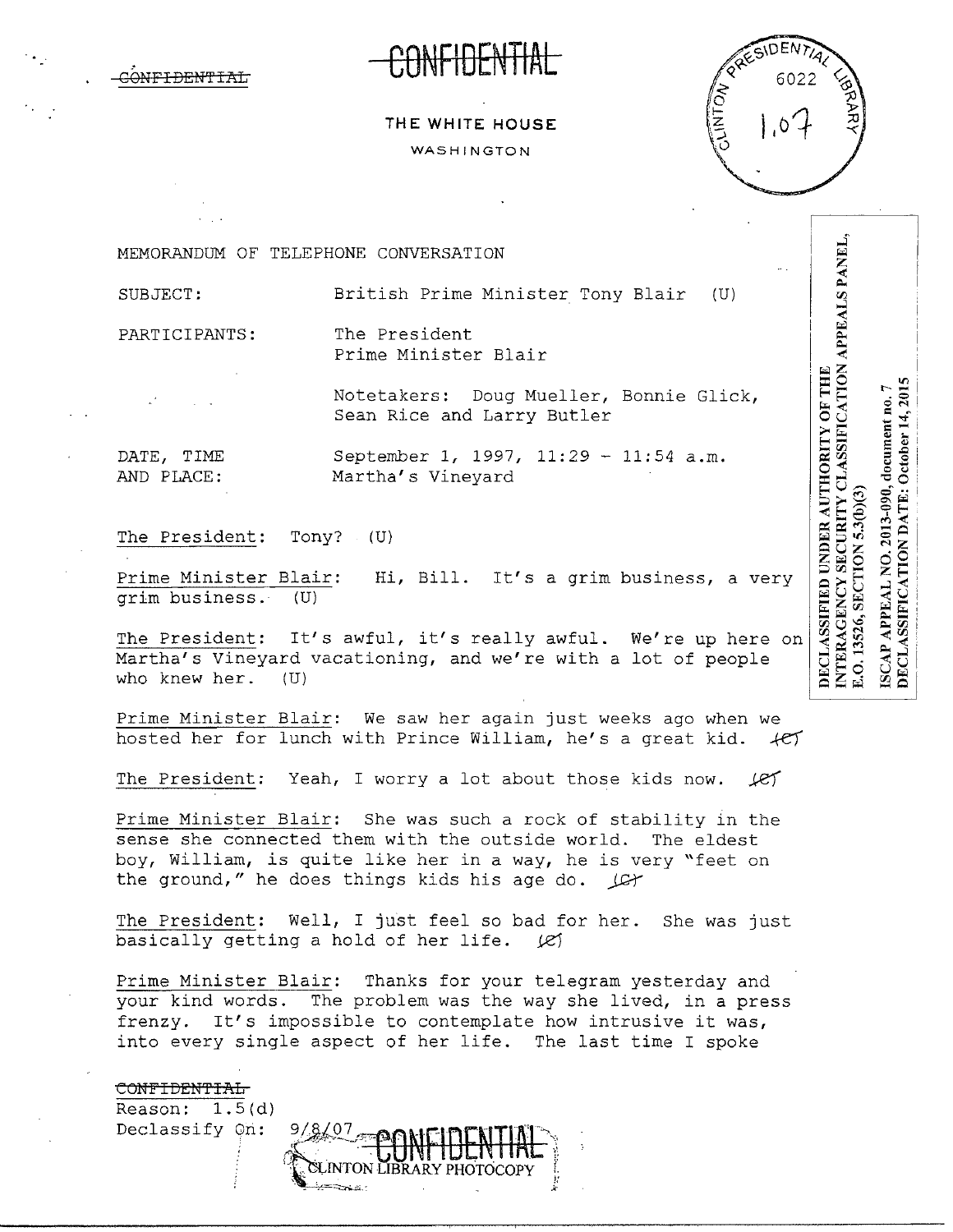**CONFIDENTIAL** 

with her, she said that were it not for the boys, she'd be off the board. The country is stunned.  $(2f$ 

The President: They liked her a lot, didn't they.  $\mathcal{H}$ 

Prime Minister Blair: She was not the royal family but .she was liked by ordinary people, it gave her problems with the royal establishment. (CY

The President: Well, I know it's a difficult time for you. I just wanted to let you know I was thinking of you.  $\varnothing$ 

Prime Minister Blair: I will personally miss her, it's like a star falling. She was a star for them.  $\cancel{e}$ 

The President: What do they know? Is the British security guard who was with her still alive? (CY

Prime Minister Blair: Yes, he is. And he may be able to offer some more information. There has been some talk this afternoon. They went to the hotel and thought they would be left alone. The Embassy and the French government did not know they were there. The media turned up, so they decided to go to dinner then on to one of al-Fayed's houses. When they got to their car, it did not start. They called someone from the hotel and the hotel provided a car and driver. Apparently he'd been drinking. *ye)* 

The President: That's what I was afraid of. Those guys were chasing them?  $\text{Let}$ 

Prime Minister Blair: Jumped on them as they left the hotel, yet I can't believe some of the reports of how fast they were going though. It's just not possible they were going 100 mph I mean, I know Paris. They wouldn't have to be going that fast in those tunnels, though. They must have hit a rim in the road and turned over and smashed into a wall.  $\mathscr{L}$ 

The President: It's a sad thing, I tell you.  $(2)$ 

Prime Minister Blair: Yes, someone we knew and liked. She had a remarkable gift. She was beginning to get her life together. *j..e)* 

The President: Yes, Hillary had a nice visit with her a few weeks ago when she was here. We liked her a lot. I just think that anything you can do for those boys, I don't know how



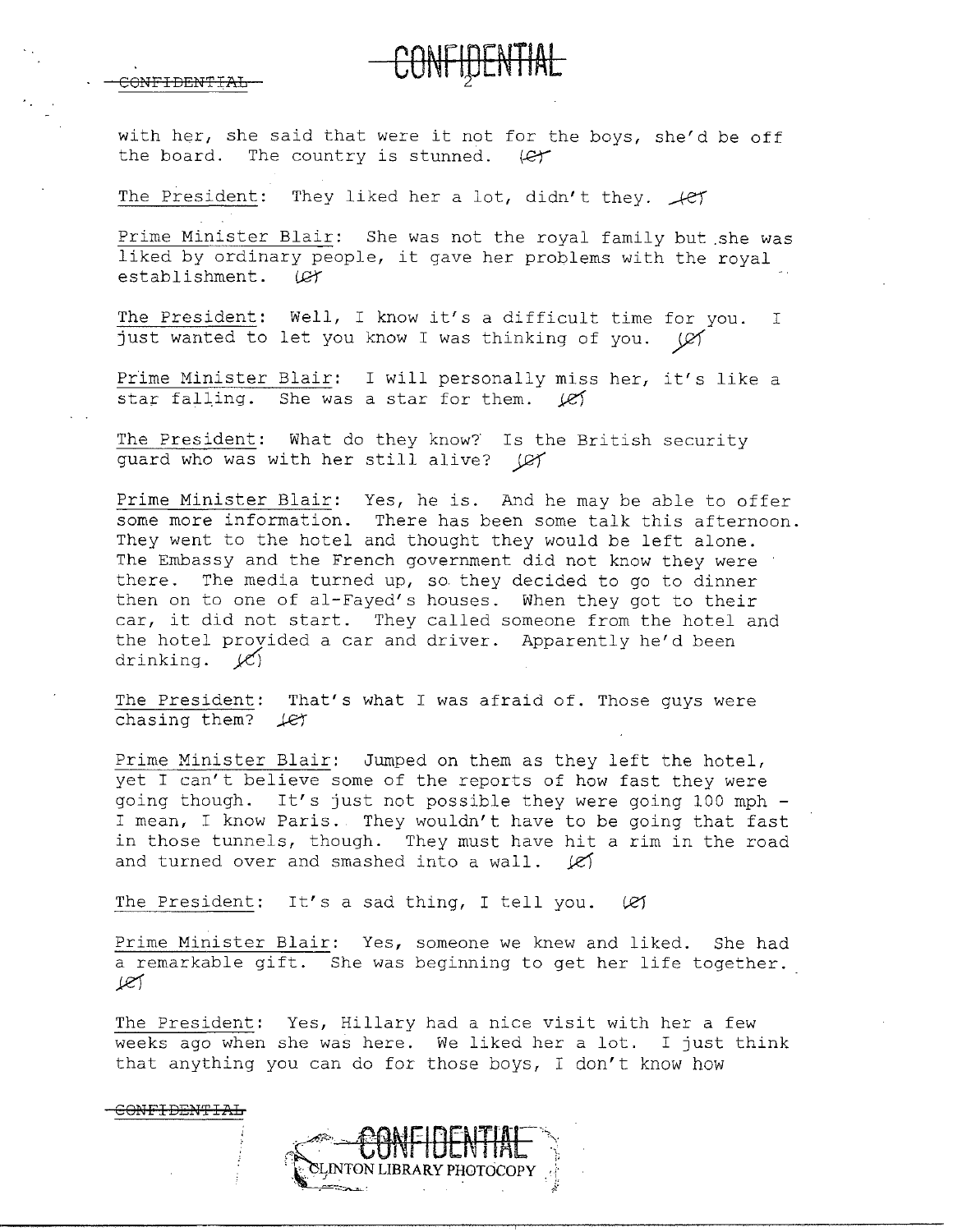| <del>ONE DENTE</del>                                                                                          |
|---------------------------------------------------------------------------------------------------------------|
|                                                                                                               |
| E.O. 13526, section 1.4(d)<br>in a situation like<br>this, about the challenges they will face.<br>$+er$      |
|                                                                                                               |
| Prime Minister Blair: I'll try to keep in touch and have them<br>over.                                        |
| E.O. 13526, section $1.4(b)(d)$                                                                               |
|                                                                                                               |
|                                                                                                               |
| The President:<br>What about her sisters?<br>What are they like?<br>E.O. 13526, section 1.4(d)                |
|                                                                                                               |
| Prime Minister Blair:                                                                                         |
|                                                                                                               |
|                                                                                                               |
| E.O. 13526, section $1.4(b)(d)$                                                                               |
|                                                                                                               |
|                                                                                                               |
|                                                                                                               |
| The President:<br>E.O. 13526, section 1.4(d)                                                                  |
|                                                                                                               |
| Prime Minister Blair:<br>E.O. 13526, section $1.4(b)(d)$                                                      |
|                                                                                                               |
| E.O. 13526, section 1.4(d)<br>The President:<br>Hillary and I just wanted to tell you all we were thinking of |
| $you.$ $#5$                                                                                                   |
| Prime Minister Blair: Your words yesterday were greatly                                                       |
| appreciated. Thank you. So you are on holiday now? (U)                                                        |
| The President: I'm having a good holiday. It's the longest                                                    |
| vacation we have had in ten years. We're getting ready to send<br>Chelsea off to university. (U)              |
|                                                                                                               |
|                                                                                                               |
| Prime Minister Blair: Are you looking forward to that? (U)                                                    |
| The President: She is, but that's all part of it, it's what you<br>raise them for. (U)                        |
|                                                                                                               |

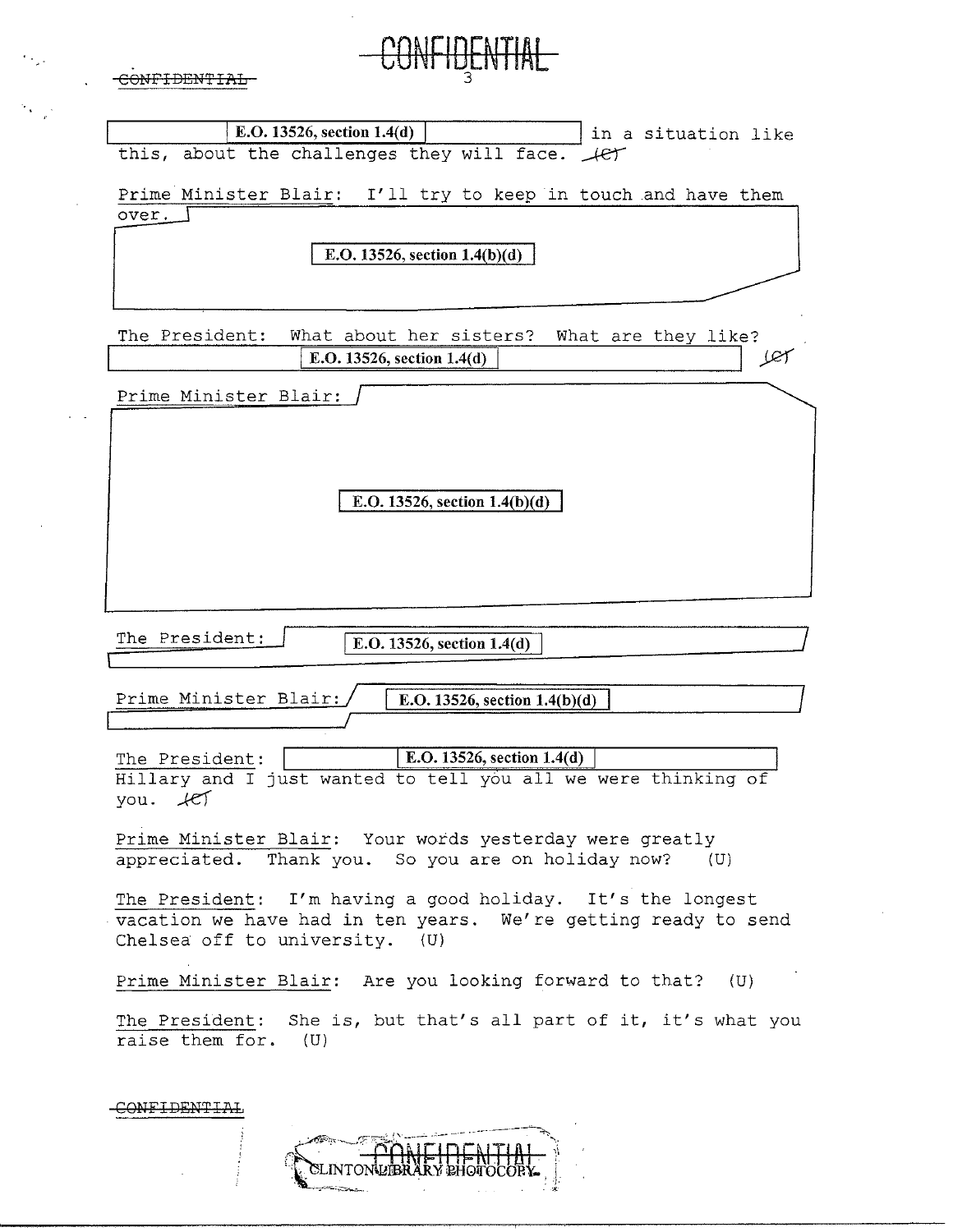

Prime Minister Blair: You're going straight to California from there, then? (U)

**CONFIDENTIAL** 

The President: No, we have one more week here, then we go back to Washington for a week to ten days, then we will go to California to take her out there. (U)

 $\mathbb{Z}^2$  .

You're doing well in Northern Ireland, no?  $-(C)$ -

Prime Minister Blair:

**E.O. 13526, section 1.4(b)(d)** 

 $f$  $f$ 

The President: The Sinn Fein shouldn't have a problem with that.  $+e$ +

Prime Minister Blair:

**E.O. 13526, section 1.4(b)(d)** 

The President: He's actually been good about this, under the circumstances.  $+e$ 

Prime Minister Blair:

**E.O. 13526, section 1.4(b)(d)** 

The President: Do you think there is anything we can do to Trimble to stroke him?  $4e^+$ 

| Prime Minister Blair: |                                                                           |  |
|-----------------------|---------------------------------------------------------------------------|--|
|                       | E.O. 13526, section $1.4(b)(d)$                                           |  |
|                       |                                                                           |  |
| CONTROLIDINT T        |                                                                           |  |
|                       |                                                                           |  |
|                       | LIBRARY PHOTOCOPY<br>المتعاطف المستنقش<br>the contract of the contract of |  |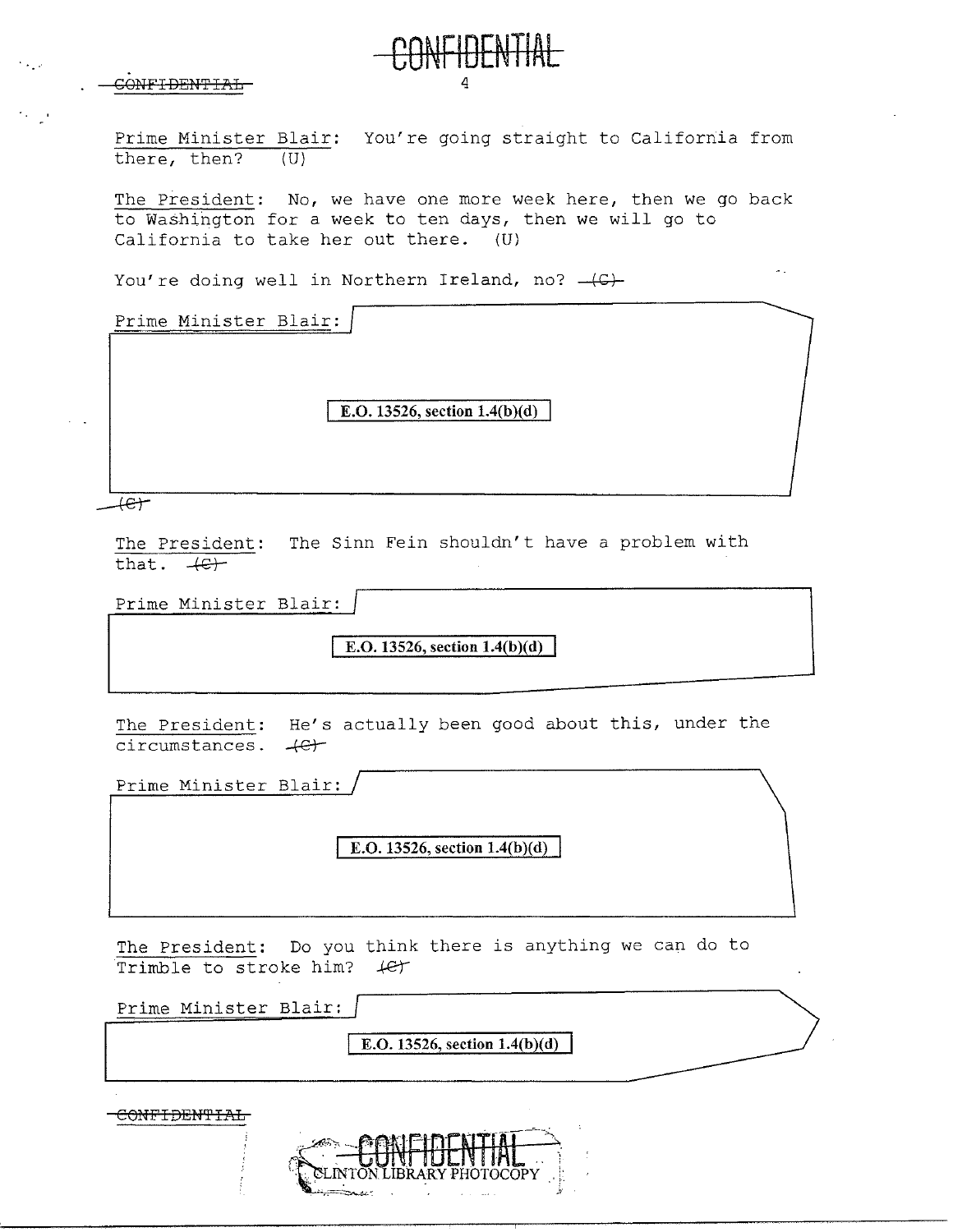| CONFIDENTIAI                         |  |  |
|--------------------------------------|--|--|
| to chine in the series of the series |  |  |

The President: I think they're worried about being rendered irrelevant in 20 years, given the way the demographics are going, it's better to make a deal now rather than later.  $+e$ 

**CONFIDENTIAL** 

| Prime Minister Blair: |  |
|-----------------------|--|
|                       |  |
|                       |  |
|                       |  |

**E.O. 13526, section 1.4(b)(d)** 

The President: If you look at it, their popular majority is eroding over time with the increasing birth rates, so now is the time. You'll have to come up with some sort of creative dual relationship. *kef* 

| Prime Minister Blair:                                                                                                             |
|-----------------------------------------------------------------------------------------------------------------------------------|
| E.O. 13526, section $1.4(b)(d)$                                                                                                   |
|                                                                                                                                   |
| The President: That's consistent with what you are doing in<br>Scotland and Wales, anyway. (C)                                    |
| Prime Minister Blair:                                                                                                             |
| E.O. 13526, section $1.4(b)(d)$                                                                                                   |
|                                                                                                                                   |
| The President:<br>E.O. 13526, section 1.4(d)                                                                                      |
|                                                                                                                                   |
| <u>Prime Minister Blair:</u><br>E.O. 13526, section $1.4(b)(d)$                                                                   |
| The President: No one wants to get up and put a sandwich in a<br>lunch tin to go to the factory if you have this going on.<br>fer |
| Prime Minister Blair:<br>E.O. 13526, section $1.4(b)(d)$<br>So all is well                                                        |
| with you? You're getting re-engaged in the Middle East? (e)                                                                       |
| The President:                                                                                                                    |
| E.O. 13526, section 1.4(d)                                                                                                        |
| <del>SONEIDENTI</del> A                                                                                                           |
|                                                                                                                                   |

CLINTON LIBRARY PHOTOCOPY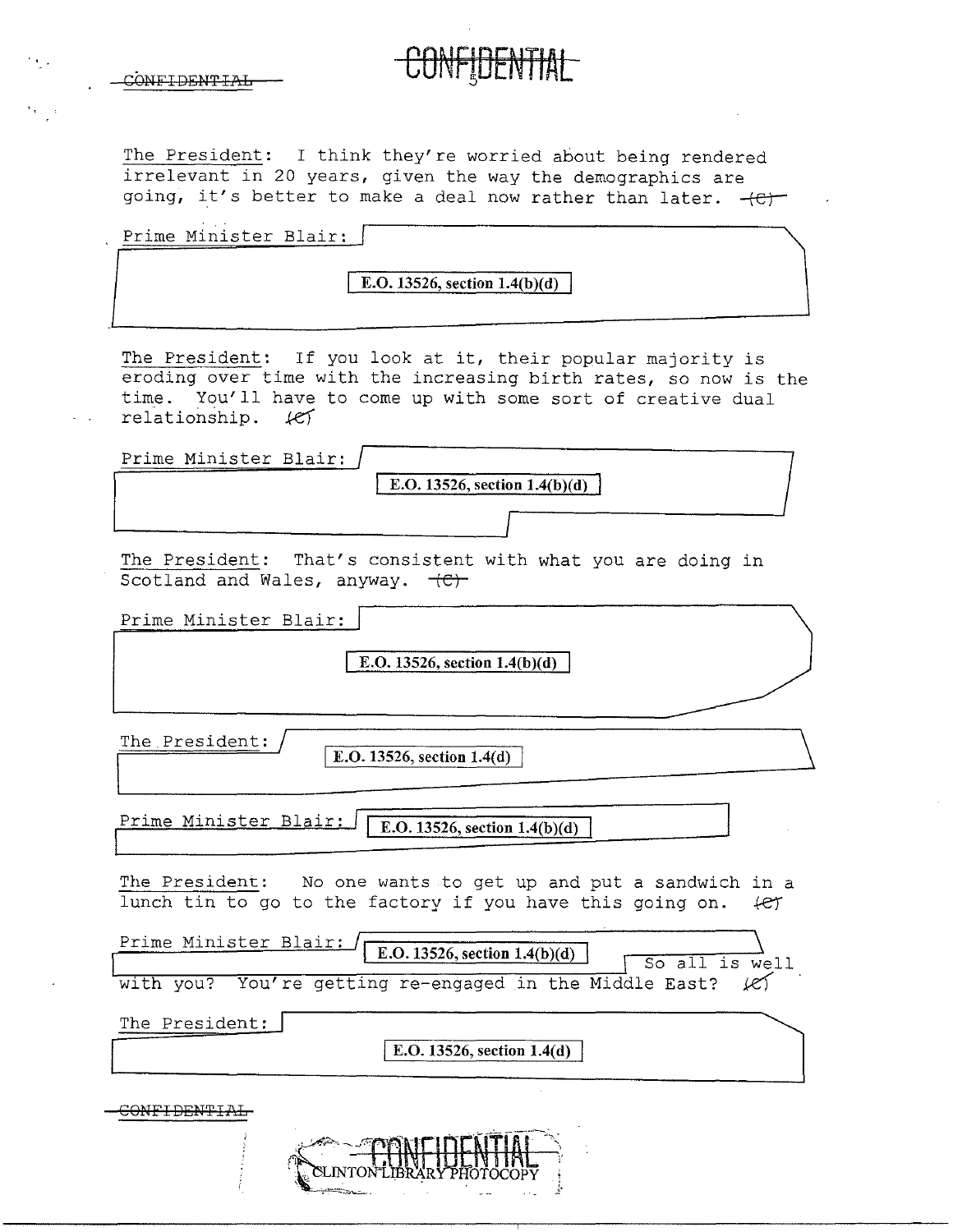| :ONFTDENTTA         | 6                                                                                                                                                             |
|---------------------|---------------------------------------------------------------------------------------------------------------------------------------------------------------|
| difficult position, | We're in a<br>E.O. 13526, section 1.4(d)<br>but we don't<br>want to be someone on the outside just seen as complaining.<br>We've got a good set of ideas. Let |
|                     | Prime Minister Blair: What's your actual estimate? $\text{4er}$                                                                                               |
| The President:      |                                                                                                                                                               |
|                     |                                                                                                                                                               |
|                     |                                                                                                                                                               |
|                     | E.O. 13526, section 1.4(d)                                                                                                                                    |
|                     |                                                                                                                                                               |
|                     |                                                                                                                                                               |
| progress.           | Now that time has passed, there is hope for some<br>$(\mathscr{C})$                                                                                           |
|                     |                                                                                                                                                               |
|                     |                                                                                                                                                               |
|                     |                                                                                                                                                               |
|                     |                                                                                                                                                               |
|                     |                                                                                                                                                               |
|                     |                                                                                                                                                               |
|                     | E.O. 13526, section $1.4(b)(d)$                                                                                                                               |
|                     |                                                                                                                                                               |
|                     |                                                                                                                                                               |
|                     |                                                                                                                                                               |
|                     |                                                                                                                                                               |
|                     |                                                                                                                                                               |
|                     |                                                                                                                                                               |



 $\frac{1}{2}$  .